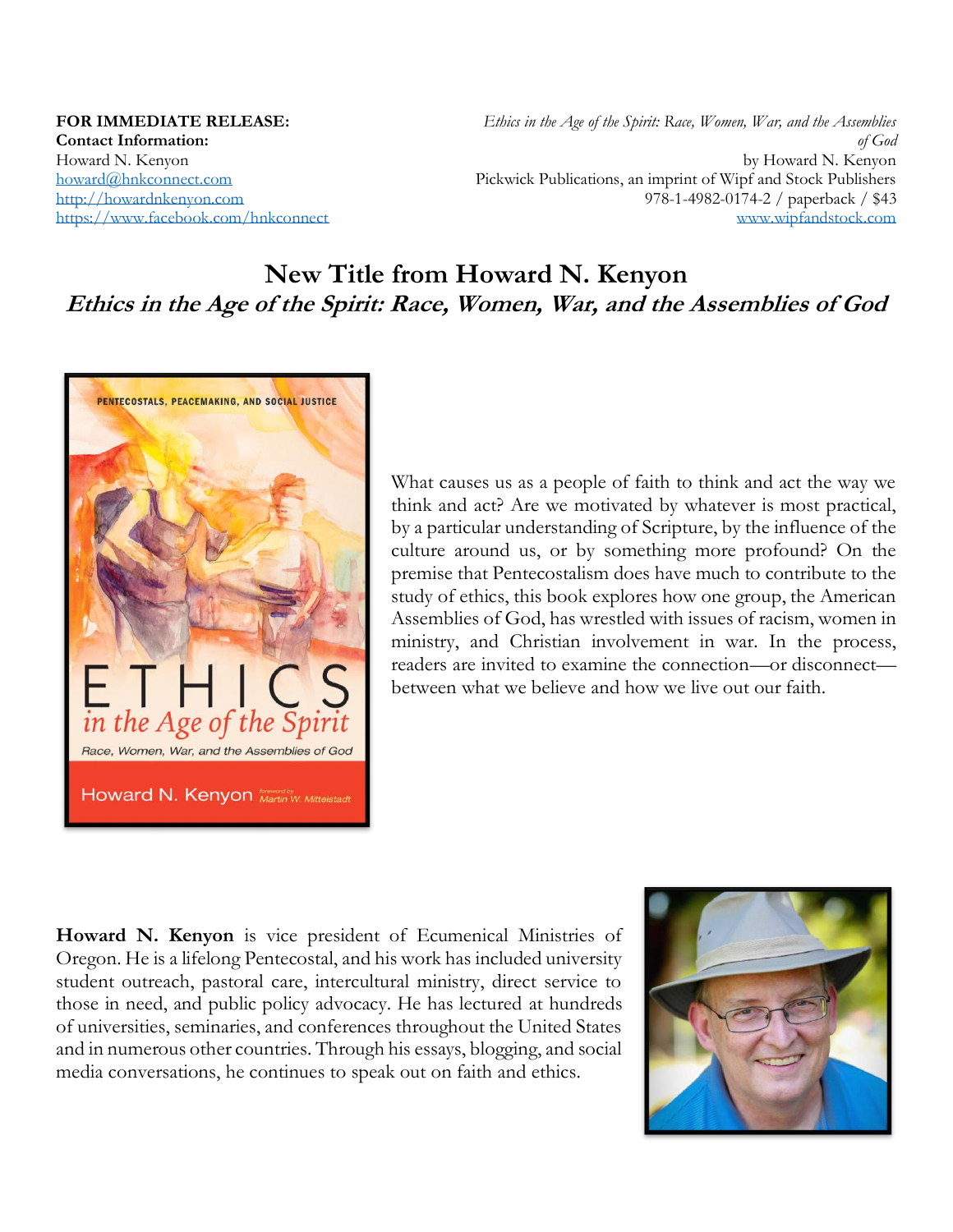## **Q: Why this book now?**

My research began in the late 70s and I finished the original work a decade later. I had no idea back then how pertinent these issues would be this far into the twenty-first century. I'd had people contacting me, asking me how they could better access my dissertation and research from thirty years ago. Apparently in the intervening years, quite a bit of interest in my research and insights has been brewing, especially among academics. I also felt what I had to say has remained quite relevant to the church, particularly my own church tribe.

### **Q. What do you mean by the book being relevant for today?**

If not always perfect in execution, the early Pentecostals were radical in their commitment to fulfill the Great Commission and the two greatest Commandments. That less-than-perfect execution has continued, something we should not hide, something we should call out if we really want to pursue all that God has for us. Unfortunately, the Church has often been more beholden to societal dictates, to accommodation, to – as I focus on in the book – allowing racism, male centrism, and nationalism to influence our calling, instead of living out the radical call of the Spirit's ethic. These happen to be the headlines of today.

## **Q. How did you get it published?**

I heard rumblings from contacts that there was an interest in having my work available, other than just on Dissertation Abstracts. Then Darrin Rodgers of the Flower Pentecostal Heritage Center put me in touch with Marty Mittelstadt and Jay Beaman, who head up the series, "Pentecostals, Peacemaking, and Social Justice", for Wipf and Stock. Turns out Jay and I have been living just five miles of each other for the past decade and had never met! Marty and Jay were fairly insistent about getting this book published.

### **Q. Why did you wait so long to publish this book?**

Two things. First, shortly after I finished my dissertation, I left for Asia, some rather remote parts of Asia, in fact, where I had little ongoing engagement with the American academic scene. Communication was very limited, nothing like what we have today in the digital world. Second, I didn't really see any way for the book to be published. Publishing, especially of Pentecostal academic works, has come a long way in the past three decades.

### **Q. Is this book just a reprint of your dissertation?**

No, I've added chapters and done quite a bit of rearranging of material, made some updates. While I did some condensing, I left in all of the source material because I am aware how useful this body of information can be for researchers. Some of the new material is autobiographical, helping readers understand why I came to write the work in the first place. And I've added material to bring the survey forward to the present.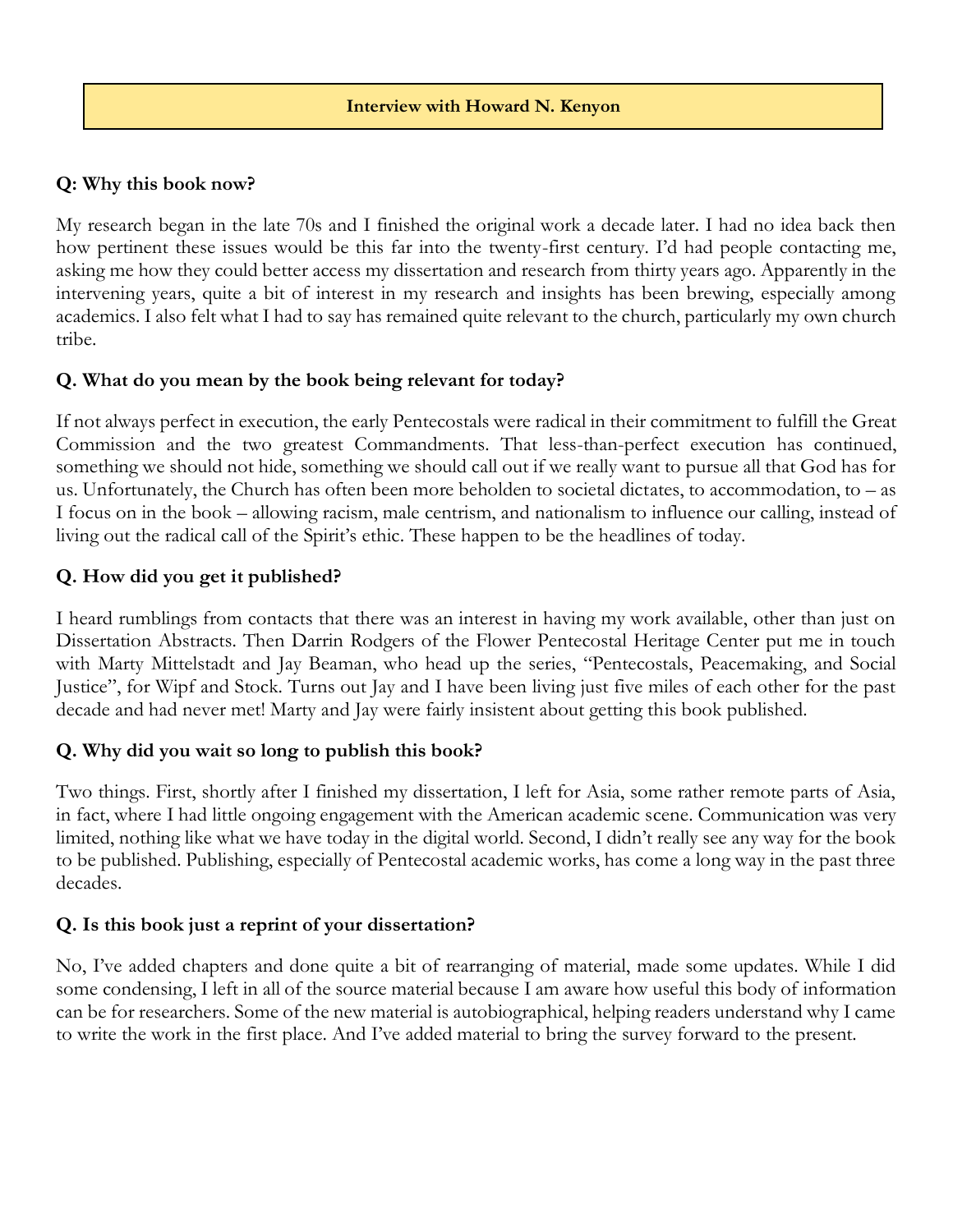## **Q. Why the autobiographical focus?**

I come at this book as an insider, one who grew up and remains Pentecostal. I'm writing to my own tribe. As a young Pentecostal I wrestled with our movement's track record, particularly on the issue of black-white race relations. In my twenties, I struggled less with my faith than with how my faith was to be lived out in the world. What are the everyday implications of our life as believers? The issue of living out one's belief has become a lifelong passion for me.

## **Q. Who is your intended audience?**

There are two audiences actually – church leaders and academics. There is something in this book for everyone – everyone who takes the church seriously and is willing to do her or his part to ensure that the church lives up to its God-given calling. While this book may not initially appeal to the casual reader, I have a feeling the book will challenge anyone who opens its pages.

### **Q. What does this book have to say to church leaders?**

What is the Spirit saying to today's church in America and are we willing to heed the Spirit's call? I hope pastors and other church leaders will be willing to engage with the tough questions I've asked. And I especially hope up-and-coming leaders and students – tomorrow's leaders – will engage, will be willing to wrestle with the hard questions that we have too often avoided.

## **Q. And what does it offer academics?**

I think this volume will be very useful for scholars and researchers, especially in Pentecostal and evangelical circles. I believe it is a very thorough review of how we got to where we are. I could have condensed the book, but I felt that this in-depth historical look was needed so that people would thoroughly grasp where we came from, where we wound up, and where we could be. My hope is that this work will be used to stir up more questions, more research, more insights, for more of each are sorely needed.

### **Q. What do you hope people will take away from reading the book?**

We Pentecostals can get intense. We are a people of passion. We are an experiential people. But our passion, our experience must be saturated with the dictates of the Word and the Spirit. It can't just be emotion for feel-good sake.

While I don't think that first generation of twentieth-century Pentecostals always did everything right, I do think that embedded in that Pentecostal impulse was – and still is – a desire to do right in everything. That impulse came out of what nineteenth-century believers called the higher Christian life, holiness – being wholly devoted to Christ. Christians – preachers and laity alike – were to answer to a higher calling, regardless of the cost.

I hope people will see that the church was never meant to settle for anything less than the high calling of the biblical witness and the Spirit's leading. The church is ever tempted by the expedient, for going with the flow, all too often forgetting that, as earlier Pentecostals loved to quote, "It is not by might, nor by power, but by my Spirit saith the Lord."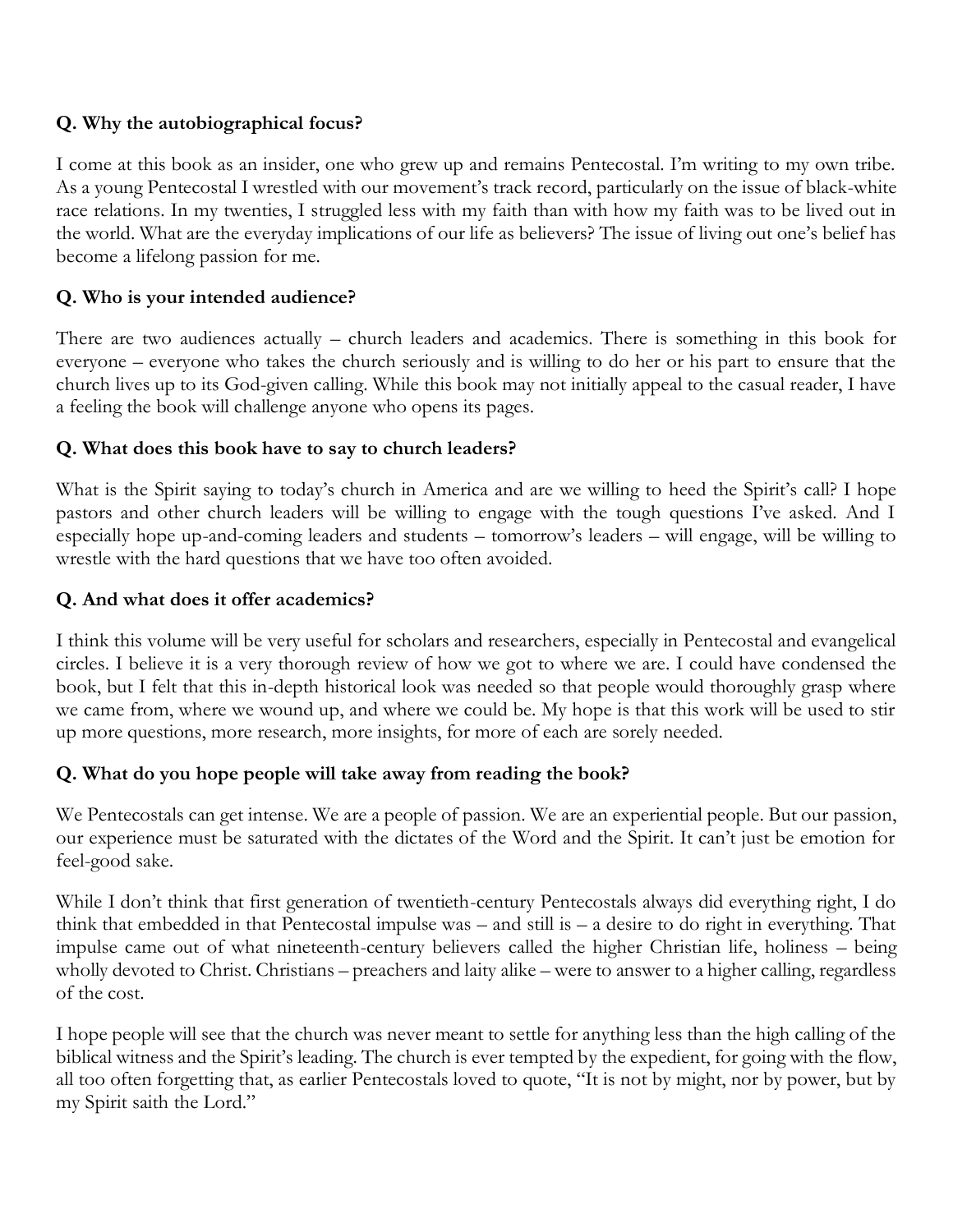#### **An Excerpt from Ethics in the Age of the Spirit: Race, Women, War, and the Assemblies of God**

A trilogy of issues—black-white relationships, women in ministry, and attitudes toward war—were what Dempster suggested, a means of getting at the whys, looking beyond a specific issue—race relations—to see larger patterns of ethical behavior and thinking in the fellowship. Much as a surveyor might propose three points to gain perspective, the three topics could point to something bigger: an ethical posture of an entire denomination.

These issues were not chosen because they had necessarily been self-evident concerns within the movement. Race relations was little more than a footnote embedded in Assemblies of God mythology, while pacifism, which dominated the attention of the denomination in its earliest years, disappeared from memory within a generation. In the twentieth century, few social-oriented topics ever achieved significance among either the leadership or the constituency. Occasional intrusions into political discussion were made by editors and leaders, as when the nation was "threatened" with a Roman Catholic for president. Only the topic of divorce and remarriage with its implications for church and family were of perennial concern. Otherwise, ethical discussion was limited to personal behavioral standards and to encroaching secular humanism.

As I began my research, I was warned I would find little useful material. On the contrary, each of the three issues proved to be a study in itself. But nothing, not even the idea of considering the very ethical foundations of the movement, was as controversial as the sole topic of racism....

When I reached the office of the general secretary, his receptionist ushered me in without delay. Short, thin, his balding head fringed with white hair, Joseph R. Flower invited me to sit and we briefly chatted up mutual connections. We had several, our family histories intersecting at various junctures, such connections perhaps my passport into this inner sanctum.

Abruptly and yet calmly he invited me over behind his desk, opening a right-hand drawer filled with file folders. "Much of this," he said, "has never before been seen. I am entrusting it all to you."

Brother Flower was a son of J. Roswell Flower, the first general secretary and a founding father of the Assemblies of God. A man of few words, all softly spoken, the son was intimidating only in title. As with everyone else on that floor, he served in the shadow of larger-than-life Thomas F. Zimmerman, general superintendent of the fellowship.

I was on a quest, my holy grail the moral core of my wing of American evangelicalism, the Pentecostal movement, particularly the Assemblies of God. The beginning of the fellowship is well documented: how a small gathering in Hot Springs, Arkansas, in 1914, founded what would become a worldwide movement of fifty million adherents by the end of the century.

My quest had little to do with that gathering and even less with the phenomenal growth that was to follow. I wanted to understand how the Assemblies came to shift its moral ground—more than once—over the intervening years.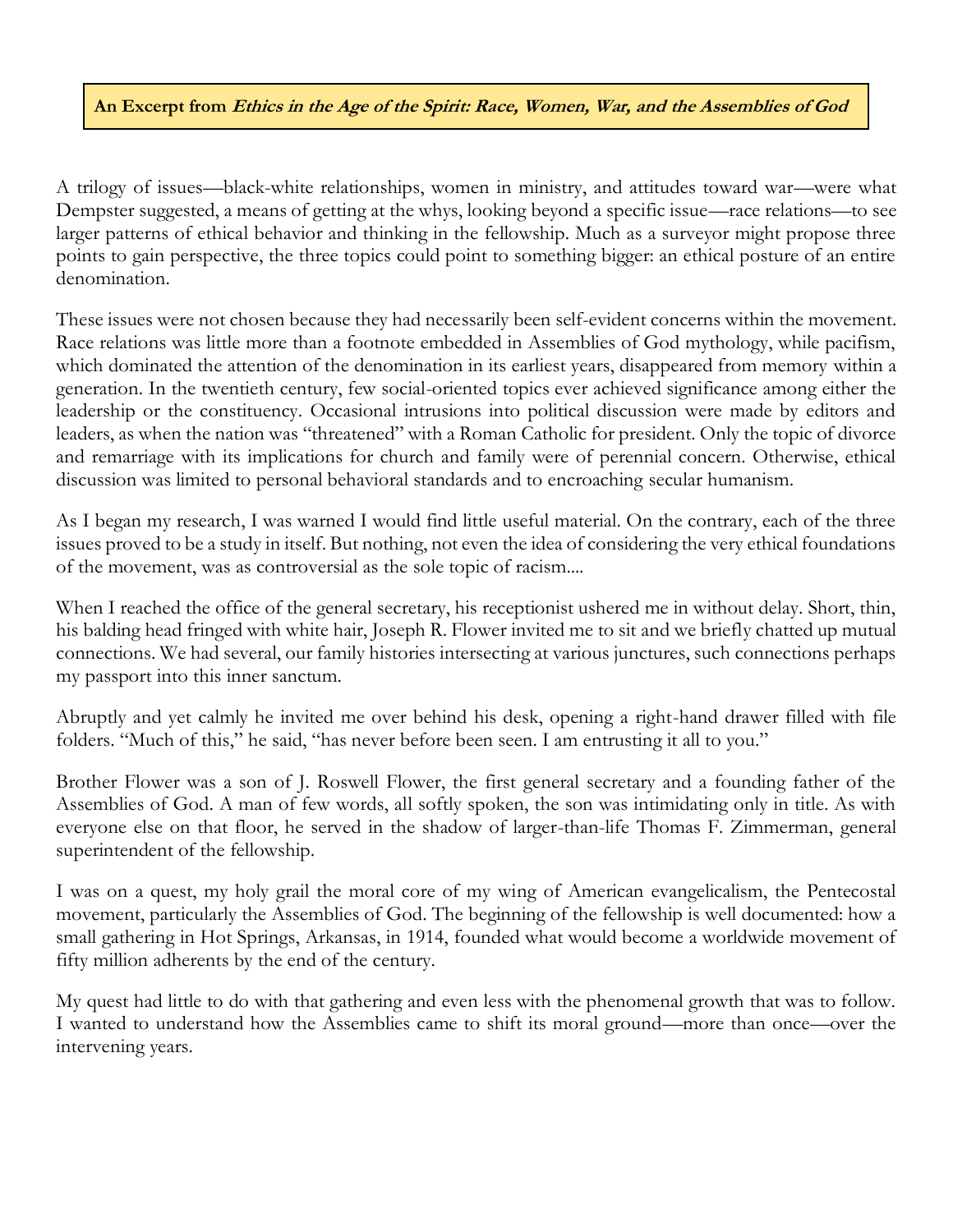For some reason, Flower trusted me to walk out of that room with a box full of heretofore top-secret files, files that gave witness to a strange history of ecclesiastical shadow dancing and strict racial segregation. I could barely contain myself to get those files home and pour through them. Flower had told me he wanted them turned over, once I was finished, to the denomination's archives (now known as the Flower Pentecostal Heritage Center in honor of his family). The archives were under Flower's oversight, but I was to have first review of these records and for as long as I needed. And he expected me, a mere youth, to live up to his trust. What was in these files?